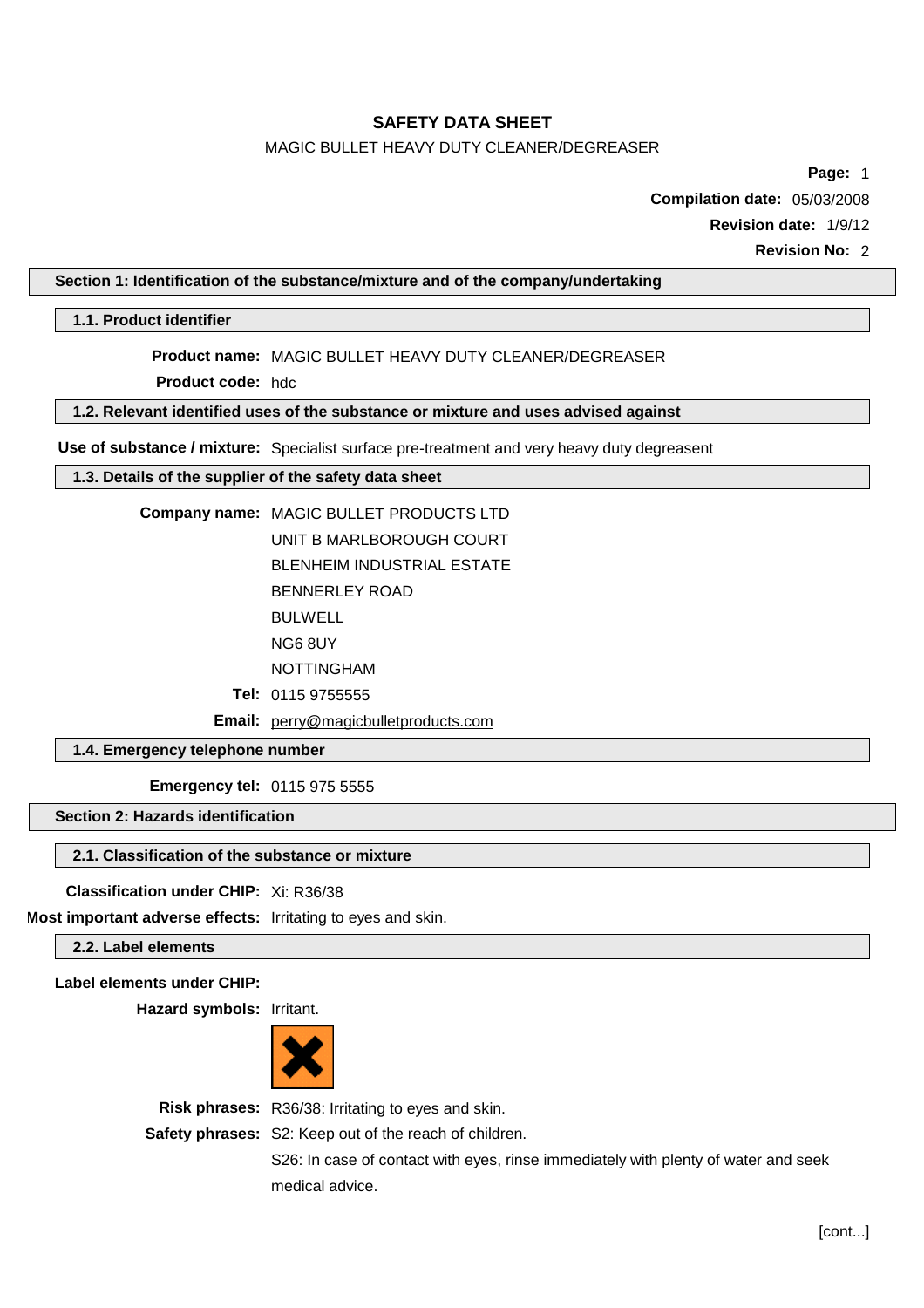# MAGIC BULLET HEAVY DUTY CLEANER/DEGREASER

**Page:** 2

S46: If swallowed, seek medical advice immediately and show this container or label.

S24/25: Avoid contact with skin and eyes.

S27/28: After contact with skin, take off immediately all contaminated clothing, and wash immediately with plenty of water.

S23: Do not breathe fumes.

### **2.3. Other hazards**

**Other hazards:** Irritating to eyes. Irritating to skin.

**PBT:** This product is not identified as a PBT substance.

# **Section 3: Composition/information on ingredients**

### **3.2. Mixtures**

### **Hazardous ingredients:**

SODIUM HYDROXIDE

| <b>EINECS</b> | CAS       | <b>CHIP Classification</b> | <b>CLP Classification</b>  | Percent  |
|---------------|-----------|----------------------------|----------------------------|----------|
| 215-185-5     | 1310-73-2 | C: R35                     | <b>Skin Corr. 1A: H314</b> | $.800\%$ |

# 2-BUTOXYETHANOL

| $^{\circ}$ 203-905-0 | 111-76-2 | Xn: R20/21/22; Xi: R36/38 | Acute Tox. 4: H332; Acute Tox. 4:    | $6.000\%$ |
|----------------------|----------|---------------------------|--------------------------------------|-----------|
|                      |          |                           | H312; Acute Tox. 4: H302; Eye Irrit. |           |
|                      |          |                           | 2: H319: Skin Irrit. 2: H315         |           |

# SODIUM NITRITE

| ' 231-555-9 | 7632-00-0 | O: R8; T: R25; N: R50 | Ox. Sol. 3: H272; Acute Tox. 3: | 1.500% |
|-------------|-----------|-----------------------|---------------------------------|--------|
|             |           |                       | H301; Aquatic Acute 1: H400     |        |

#### **Section 4: First aid measures**

### **4.1. Description of first aid measures**

**Skin contact:** Remove all contaminated clothes and footwear immediately unless stuck to skin. Wash immediately with plenty of soap and water.

**Eye contact:** Bathe the eye with running water for 15 minutes. Consult a doctor.

**Ingestion:** Wash out mouth with water. Consult a doctor.

**Inhalation:** Remove casualty from exposure ensuring one's own safety whilst doing so. Consult a doctor.

## **4.2. Most important symptoms and effects, both acute and delayed**

**Skin contact:** There may be irritation and redness at the site of contact.

**Eye contact:** There may be irritation and redness. The eyes may water profusely.

**Ingestion:** There may be soreness and redness of the mouth and throat.

**Inhalation:** There may be irritation of the throat with a feeling of tightness in the chest.

Exposure may cause coughing or wheezing.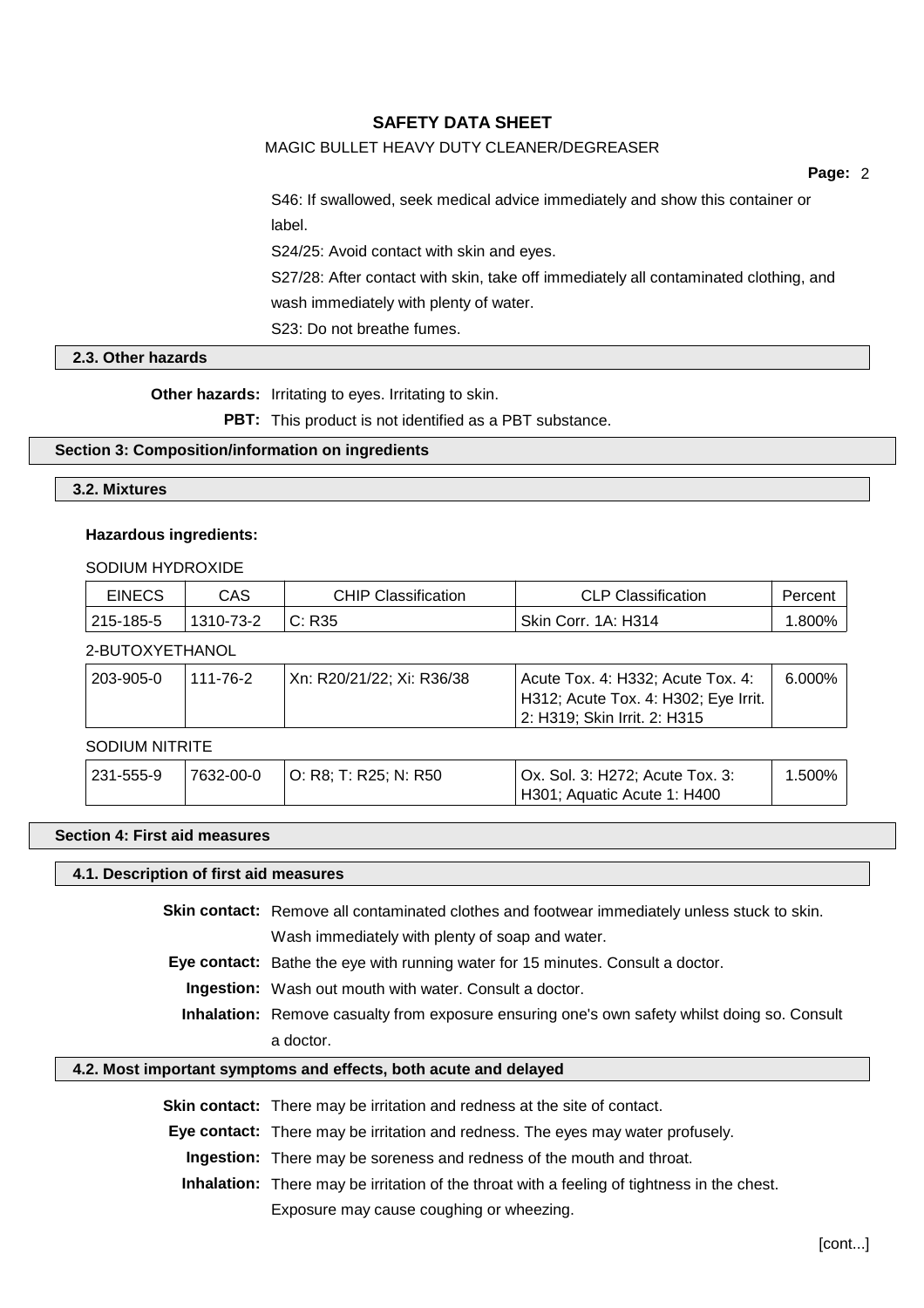# MAGIC BULLET HEAVY DUTY CLEANER/DEGREASER

### **4.3. Indication of any immediate medical attention and special treatment needed**

#### **Section 5: Fire-fighting measures**

### **5.1. Extinguishing media**

**Extinguishing media:** Suitable extinguishing media for the surrounding fire should be used. Use water spray to cool containers.

### **5.2. Special hazards arising from the substance or mixture**

**Exposure hazards:** In combustion emits toxic fumes.

#### **5.3. Advice for fire-fighters**

**Advice for fire-fighters:** Wear self-contained breathing apparatus. Wear protective clothing to prevent contact with skin and eyes.

#### **Section 6: Accidental release measures**

### **6.1. Personal precautions, protective equipment and emergency procedures**

**Personal precautions:** Refer to section 8 of SDS for personal protection details. If outside do not approach from downwind. If outside keep bystanders upwind and away from danger point. Mark out the contaminated area with signs and prevent access to unauthorised personnel. Turn leaking containers leak-side up to prevent the escape of liquid.

## **6.2. Environmental precautions**

**Environmental precautions:** Do not discharge into drains or rivers. Contain the spillage using bunding.

## **6.3. Methods and material for containment and cleaning up**

**Clean-up procedures:** Absorb into dry earth or sand. Transfer to a closable, labelled salvage container for disposal by an appropriate method.

#### **6.4. Reference to other sections**

### **Section 7: Handling and storage**

### **7.1. Precautions for safe handling**

**Handling requirements:** Avoid direct contact with the substance. Ensure there is sufficient ventilation of the area. Do not handle in a confined space. Avoid the formation or spread of mists in the air.

# **7.2. Conditions for safe storage, including any incompatibilities**

**Storage conditions:** Store in cool, well ventilated area. Keep container tightly closed. **Suitable packaging:** Must only be kept in original packaging.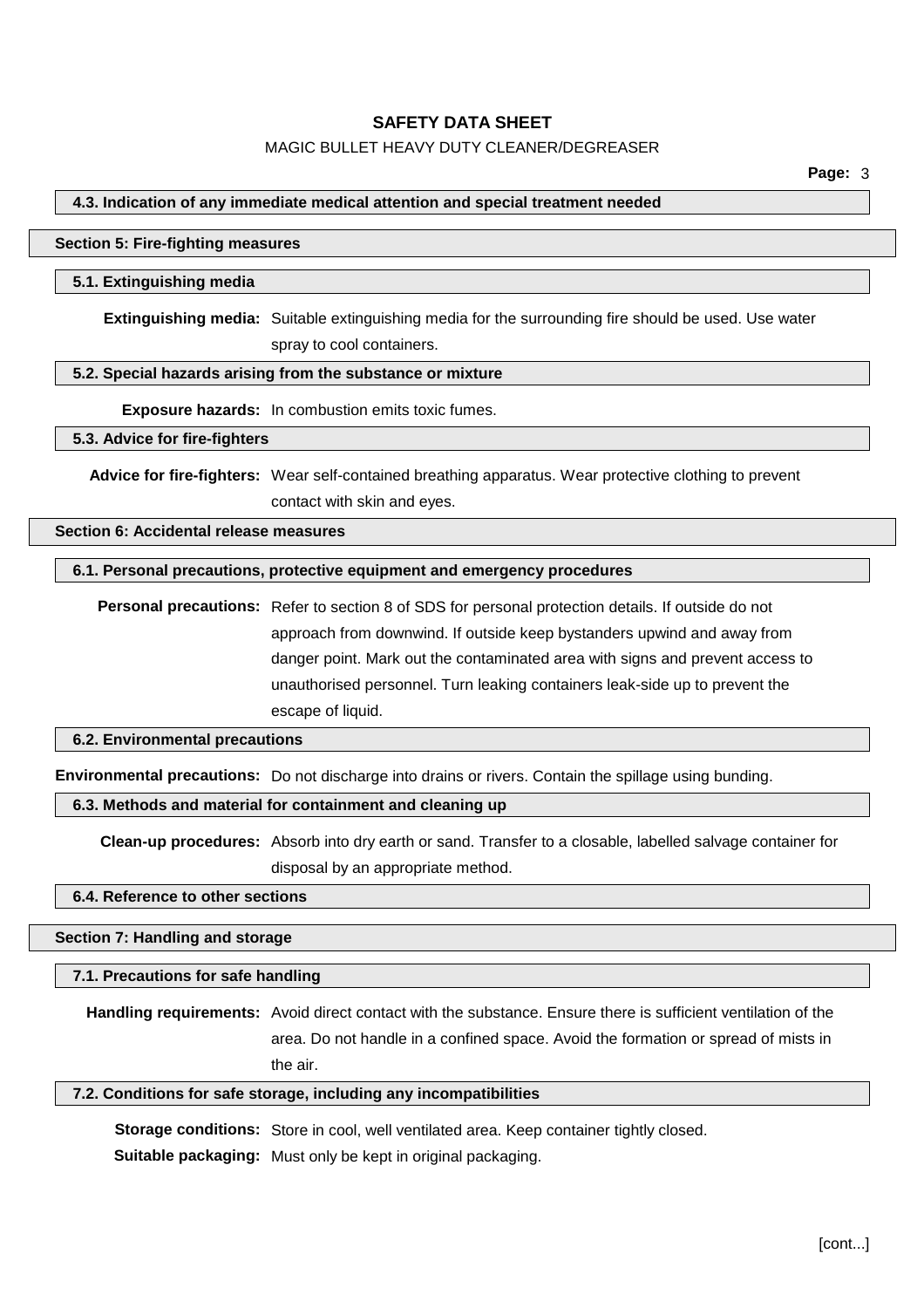# MAGIC BULLET HEAVY DUTY CLEANER/DEGREASER

**Page:** 4

## **7.3. Specific end use(s)**

# **Section 8: Exposure controls/personal protection**

#### **8.1. Control parameters**

**Hazardous ingredients:**

#### **SODIUM HYDROXIDE**

|                 | <b>Workplace exposure limits:</b> | Respirable dust    |            |              |
|-----------------|-----------------------------------|--------------------|------------|--------------|
| <b>State</b>    | 8 hour TWA                        | 15 min. STEL       | 8 hour TWA | 15 min. STEL |
| UK              |                                   | $2 \text{ mg/m}$ 3 |            |              |
| 2-BUTOXYETHANOL |                                   |                    |            |              |
| UK              | 25 ppm                            | 50 ppm             |            |              |

**8.1. DNEL/PNEC Values**

**DNEL / PNEC** No data available.

**8.2. Exposure controls**

**Engineering measures:** Ensure there is sufficient ventilation of the area.

**Respiratory protection:** Self-contained breathing apparatus must be available in case of emergency.

**Hand protection:** Protective gloves.

**Eye protection:** Safety glasses with side-shields. Ensure eye bath is to hand.

**Skin protection:** Protective clothing.

**Section 9: Physical and chemical properties**

#### **9.1. Information on basic physical and chemical properties**

**State:** Liquid

**Colour:** Pale yellow

**Odour:** Characteristic odour

**Evaporation rate:** Slow

**Solubility in water:** Soluble

**Viscosity:** Non-viscous

**9.2. Other information**

**Other information:** No data available.

# **Section 10: Stability and reactivity**

**10.1. Reactivity**

**10.2. Chemical stability**

**Chemical stability:** Stable under normal conditions.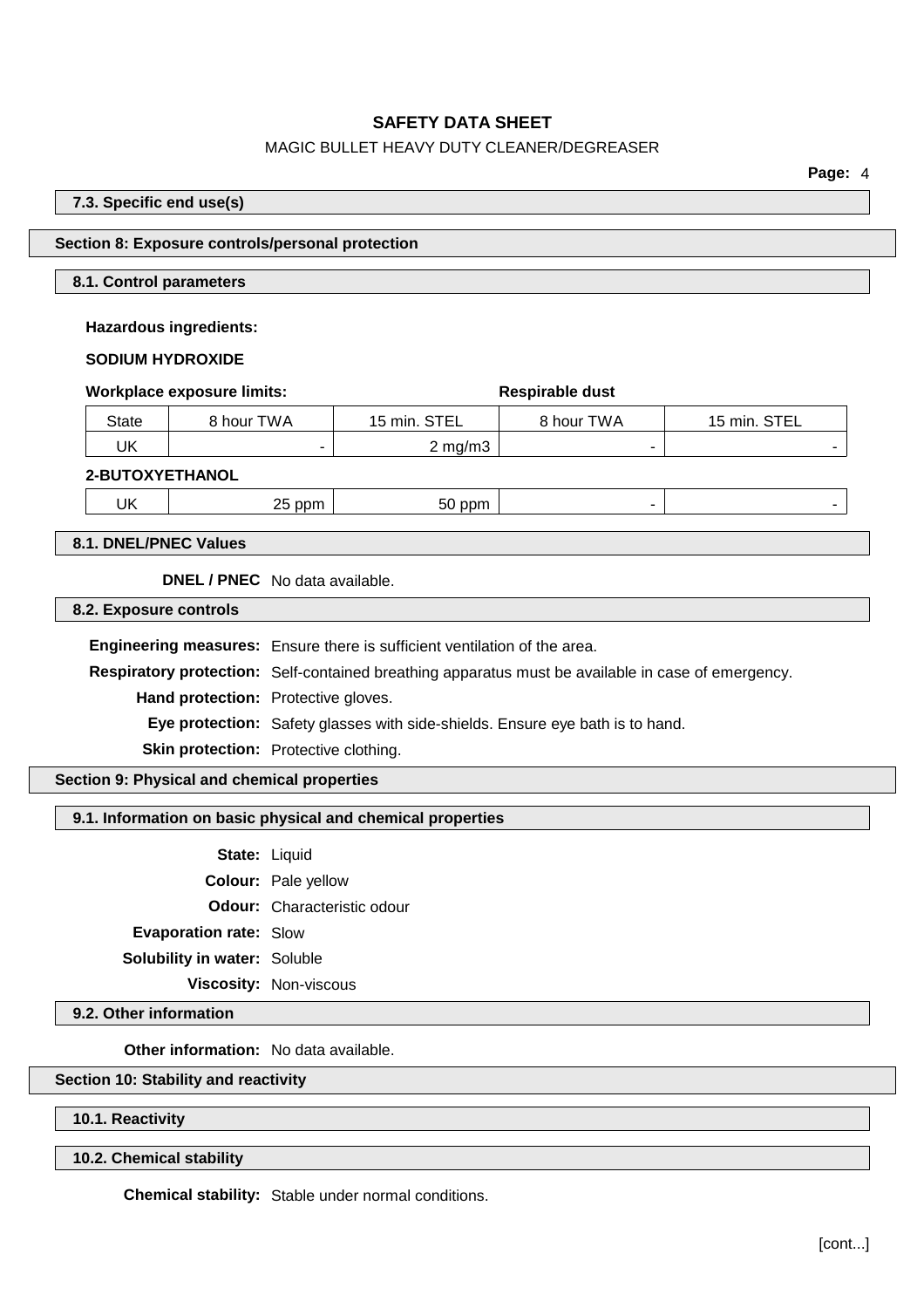# MAGIC BULLET HEAVY DUTY CLEANER/DEGREASER

## **10.3. Possibility of hazardous reactions**

### **10.4. Conditions to avoid**

**Conditions to avoid:** Heat.

#### **10.5. Incompatible materials**

**Materials to avoid:** Strong oxidising agents. Strong acids.

## **10.6. Hazardous decomposition products**

**Haz. decomp. products:** In combustion emits toxic fumes.

## **Section 11: Toxicological information**

#### **11.1. Information on toxicological effects**

# **Hazardous ingredients:**

#### **SODIUM HYDROXIDE**

| IPR<br>$\overline{\phantom{a}}$ | <b>MUS</b> | LD50 | 40  | ma/ka      |
|---------------------------------|------------|------|-----|------------|
| ORL                             | RBT        | LDLO | 500 | ma/ka<br>້ |

#### **2-BUTOXYETHANOL**

| <b>IVN</b>       | <b>RAT</b> | LD50 | 307  | mg/kg |
|------------------|------------|------|------|-------|
| ' ORL            | <b>MUS</b> | LD50 | 1230 | mg/kg |
| ORL <sup>'</sup> | <b>RAT</b> | LD50 | 470  | mg/kg |

### **SODIUM NITRITE**

| ORL   | <b>MUS</b> | LD50 | 175   | mg/kg |
|-------|------------|------|-------|-------|
| ' ORL | RAT        | LD50 | 180   | mg/kg |
| SCU   | <b>RAT</b> | LD50 | 96600 | µg/kg |

# **Relevant effects for mixture:**

| ⊤ffect | 'oute           | Basis                                      |
|--------|-----------------|--------------------------------------------|
| .      | אר PM<br>$OP^+$ | calculated<br>-lazardous <sup>.</sup><br>_ |

#### **Symptoms / routes of exposure**

**Skin contact:** There may be irritation and redness at the site of contact.

**Eye contact:** There may be irritation and redness. The eyes may water profusely.

**Ingestion:** There may be soreness and redness of the mouth and throat.

**Inhalation:** There may be irritation of the throat with a feeling of tightness in the chest. Exposure may cause coughing or wheezing.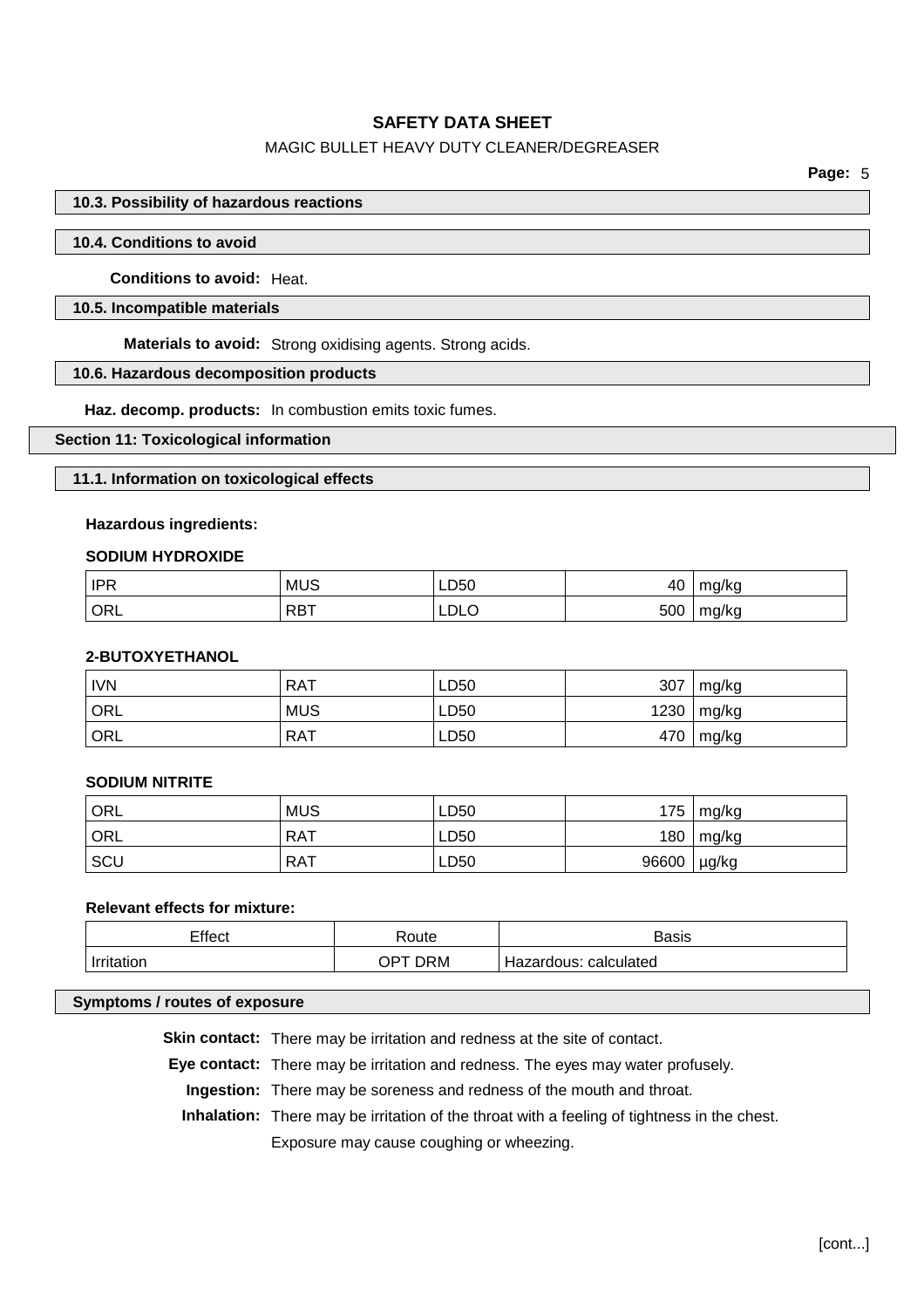# MAGIC BULLET HEAVY DUTY CLEANER/DEGREASER

**Page:** 6

**Section 12: Ecological information**

## **12.1. Toxicity**

**Ecotoxicity values:** No data available.

# **12.2. Persistence and degradability**

**Persistence and degradability:** Biodegradable.

### **12.3. Bioaccumulative potential**

**Bioaccumulative potential:** No bioaccumulation potential.

**12.4. Mobility in soil**

**Mobility:** Readily absorbed into soil.

## **12.5. Results of PBT and vPvB assessment**

**PBT identification:** This product is not identified as a PBT substance.

**12.6. Other adverse effects**

**Other adverse effects:** Negligible ecotoxicity.

**Section 13: Disposal considerations**

### **13.1. Waste treatment methods**

**Disposal operations:** Dispose via authorised waste disposal contractor to an approved waste disposal site.

> **NB:** The user's attention is drawn to the possible existence of regional or national regulations regarding disposal.

### **Section 14: Transport information**

**Transport class:** This product does not require a classification for transport.

# **Section 15: Regulatory information**

**15.1. Safety, health and environmental regulations/legislation specific for the substance or mixture**

### **15.2. Chemical Safety Assessment**

## **Section 16: Other information**

#### **Other information**

| <b>Other information:</b> This safety data sheet is prepared in accordance with Commission Regulation |                                                                        |
|-------------------------------------------------------------------------------------------------------|------------------------------------------------------------------------|
|                                                                                                       | (EU) No 453/2010.                                                      |
|                                                                                                       | * indicates text in the SDS which has changed since the last revision. |
|                                                                                                       | <b>Phrases used in s.2 and 3: H272: May intensify fire; oxidiser.</b>  |
|                                                                                                       | H301: Toxic if swallowed.                                              |
|                                                                                                       | H302: Harmful if swallowed.                                            |